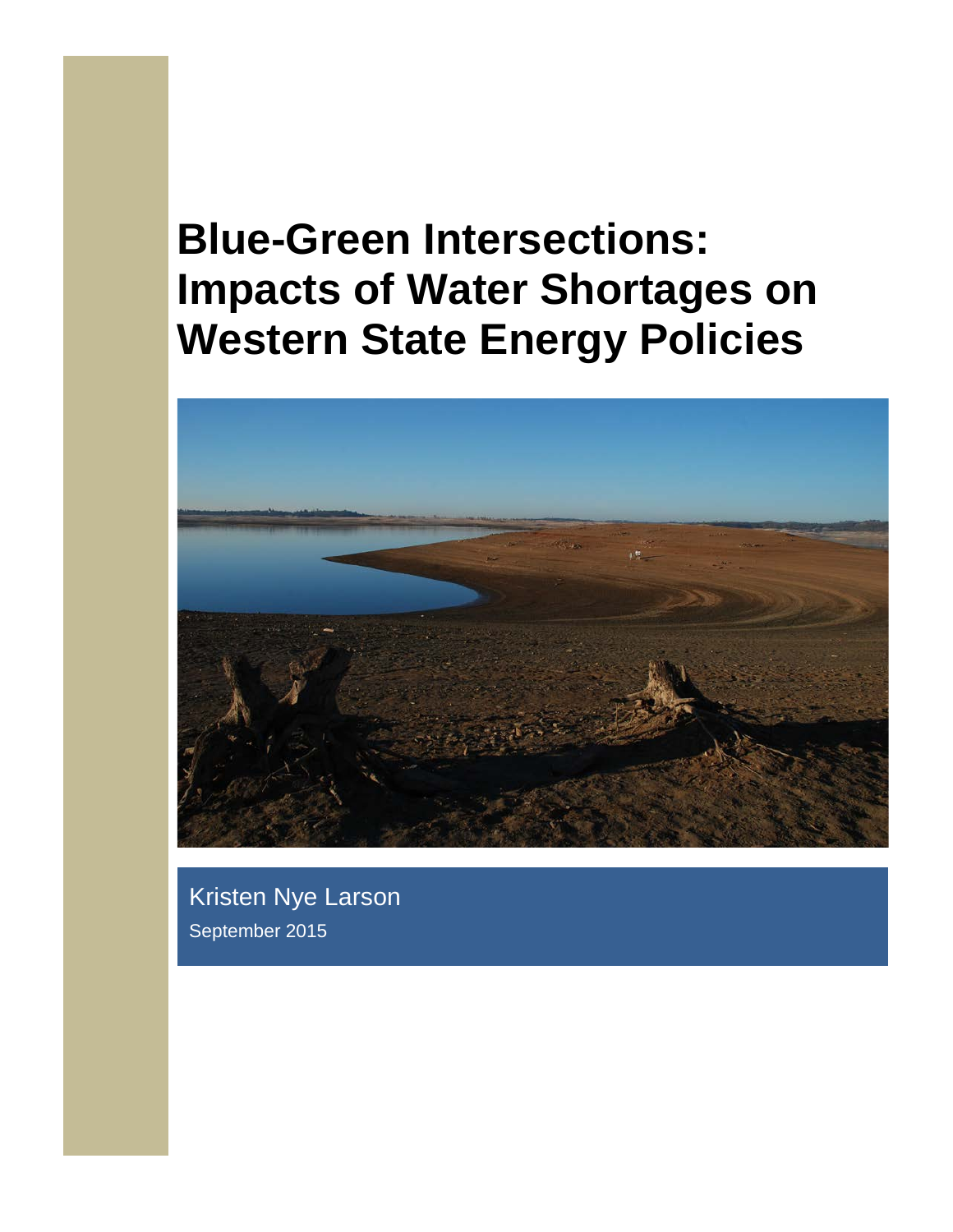## **EXECUTIVE SUMMARY**

California and Arizona, two of the nation's leaders in renewable energy growth, are also among the states most severely impacted by severe water shortages. In California, where aggressive targets for energy generation from renewable sources characterize state energy plans, hydropower, a major source of green power, has declined by 60 percent of the past three years of drought conditions.

This report analyzes the interdependencies of energy and water policies in Western states confronted with drought conditions. It considers the impact of these conditions on present renewable energy plans, including renewable energy portfolio requirements, in the context of important water and energy consumption trends, as well as other factors, including:

- Relative water consumption by energy producers, particularly electric power plants.
- Local initiatives to address energy generation and water consumption.
- Policy questions surrounding water supply measurements.

Details follow.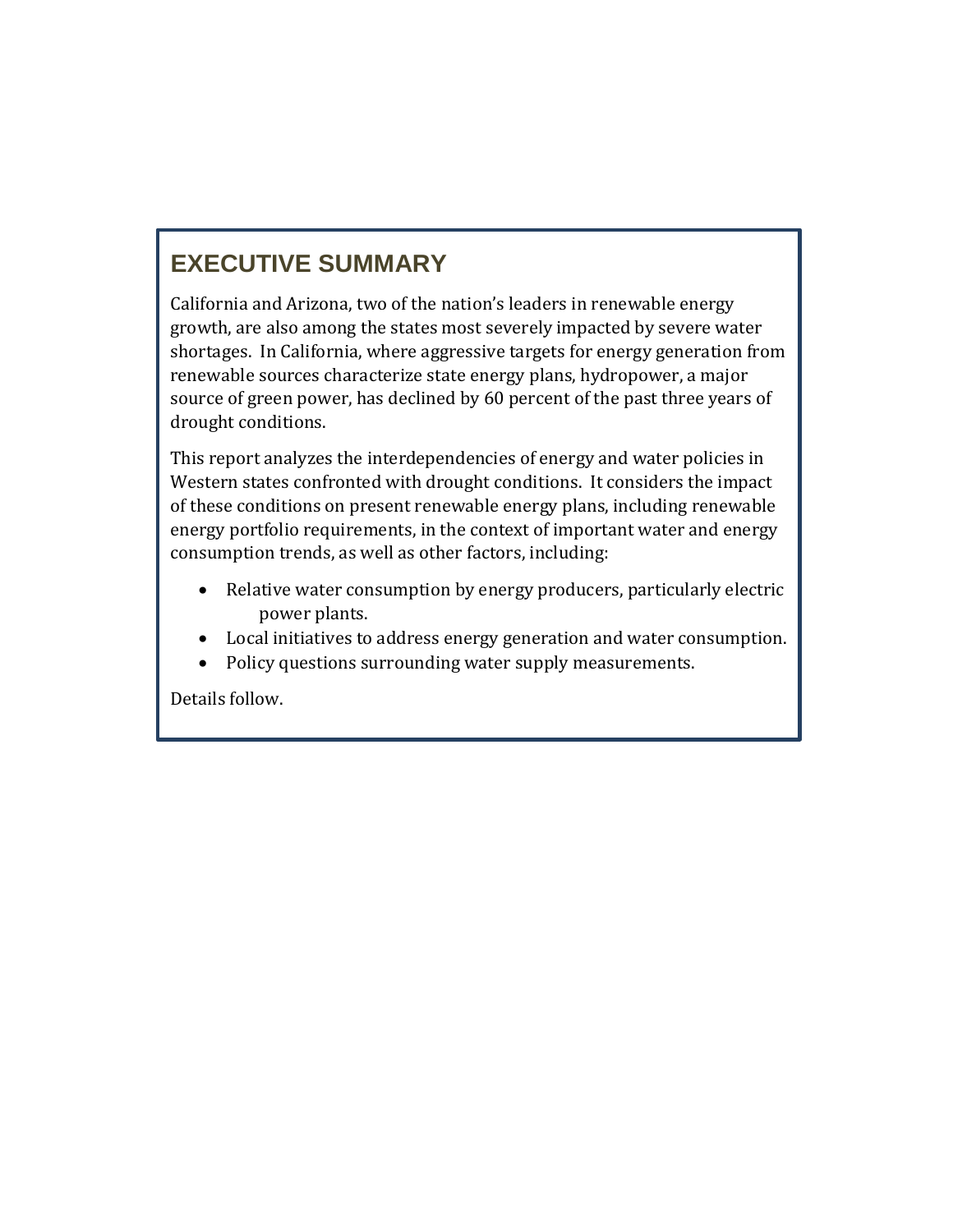## **Blue-Green Intersections: Impacts of Water Shortages on Western State Energy Policies**

**KRISTEN NYE LARSON**

#### **INTRODUCTION**

Extended, acute water shortages facing Western states have impacted their policy and regulatory landscapes disparately. California and Arizona, two leading states when it comes to accelerating renewable energy generation, face a range of long- and short-term decisions which will determine the extent of their water supply issues on energy plans.

In the region's changing energy sector, traditional power plants are no longer the only option for powering utilities. Alternatives to traditional energy sources projected for the largest gains in market share in coming decades are pushed by state and federal resources and mandates. Solar and wind energy are becoming more commonplace.

It is not a mere coincidence that this part of the United States has also been struggling with water shortages for years. California and Arizona are two Western states that rely on the Colorado River for their water supplies and have been heavily impacted by low water counts. California is now in its fourth year of increasingly severe drought conditions. Arizona, after riding the edge of a drought for several years, has more recently benefited from a welcome, wet spring in the Colorado basin. Water continues to be heavily consumed by older, traditional water-thirsty power plants and high-water demanding crops in the agricultural industry. Both states continue to work towards water conservation for residents, farmers and utilities.

Solar and wind each require little or no water to operate. Both California and Arizona have been among the states with the largest gains in solar market share over the past five years, with California also in this category for its growing wind sector.<sup>[1](#page-2-0)</sup> However, progress is slow and these renewable energy sources are not without their own challenges. This paper will examine water shortages, related policies and how renewable energy options factor into these issues.

<span id="page-2-0"></span> <sup>1</sup> Analysis of U.S. Department of Energy data a[t http://www.energytrends.org/energy-trends-heat-maps/](http://www.energytrends.org/energy-trends-heat-maps/)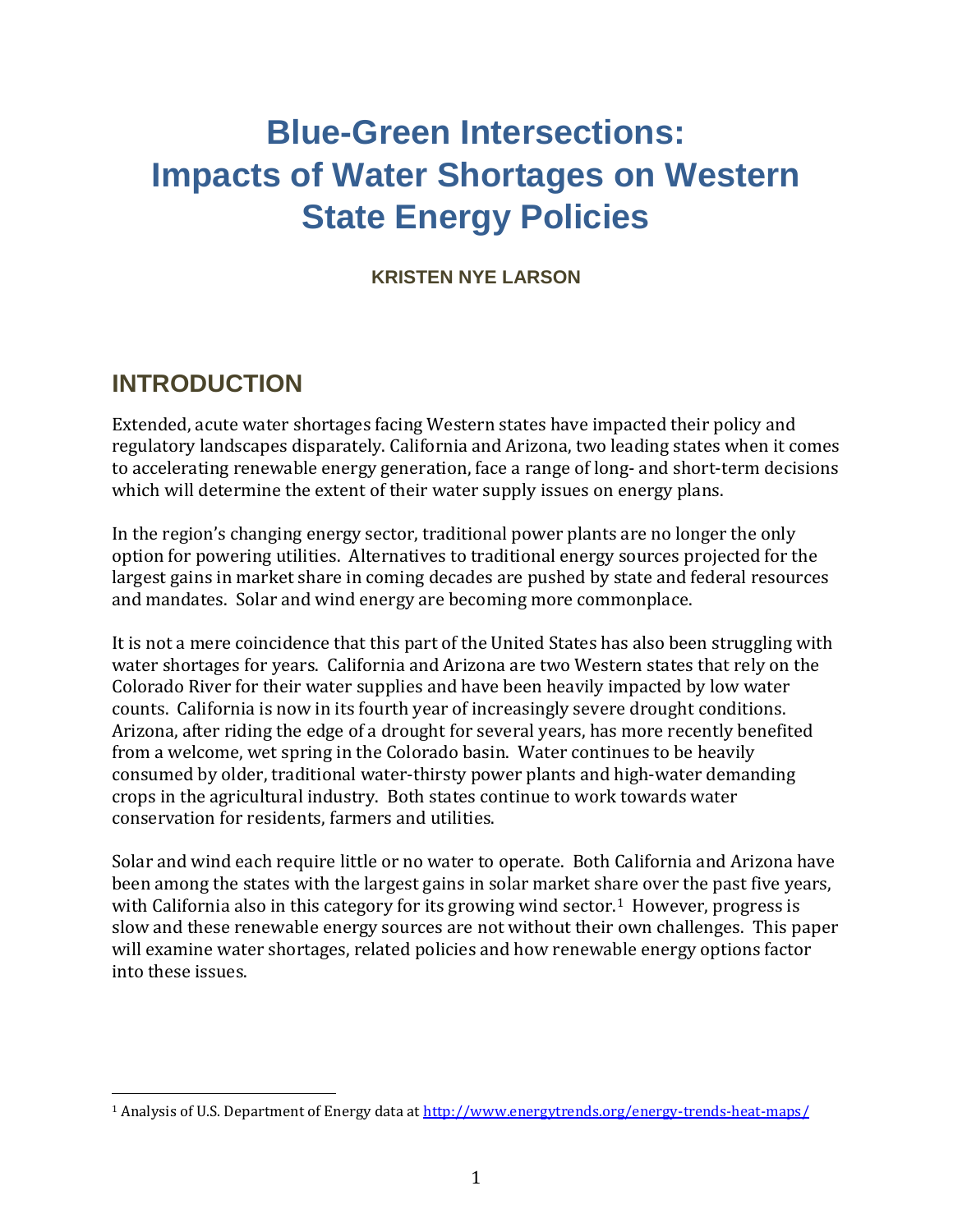#### **Electric power plants are a major water consumer**

There are many obvious ways to observe water consumption: a resident watering their grass, a farmer tending to his fields, a business running a fountain. There are also some not-so-obvious major water consumers, one of which is our nation's electric power plants.

According to the 2011 report by the Union of Concerned Scientists, power plants across the country in 2005 withdrew as much water as farms did. Thermoelectric power plants have been the largest water users in the United States since 1965.\*

Electric power plants use a combination of fresh or surface water and salt water to power the systems. The U.S. Geological Survey estimated electric power plants used 201 billion gallons a day in 2005, accounting for 49 percent of total water use, 41 percent of total freshwater withdrawals, and 53 percent of fresh surface-water withdrawals for all categories of use.\*\*

Why do power plants use so much water? Electric power plants are run by thermoelectricity. The plants use fresh or salt water that is boiled and turned into steam to power the turbines. After that, more water is used to reduce the temperature of the steam so it turns back into water to produce more electricity. The majority of water used in these power plants is used during this steam cooling process.

There are different types of electric power plants, each varying in its water consumption and environmental impact. The most severe impacts come from the once-through cooling system model. Such a facility withdraws the water directly from the lake, river or ocean, and removes any salt from the water. After the water is used in the power plant's process, it is then re-deposited back into the originating source. Because the re-deposited water is often a different, warmer temperature, aquatic ecosystems are upset, often resulting in the death of fish and other native plants and organisms. Regulations now restrict this type of system in any new power plant.

Other, less invasive systems use cooling towers and other machinery to contain the water instead of dumping warmer water back into respective reservoirs. Some, more efficient systems also utilize treated wastewater for cooling. In Arizona, the Palo Verde nuclear plant uses reclaimed water for its closed-cycle cooling, and has decreased its potential freshwater use by 55 million gallons per day.

Further worsening of water supplies in the West will likely mean stakeholders need to explore not only alternative methods of energy, but also electric power plant systems that minimize impact on fresh water supplies.

\_\_\_\_\_\_\_\_\_\_\_\_\_\_\_\_\_\_\_\_\_ \*Union of Concerned Scientists, *[Freshwater Use by U.S. Power Plants: Electricity's Thirst for a Precious](http://www.ucsusa.org/sites/default/files/attach/2014/08/ew3-freshwater-use-by-us-power-plants.pdf)  [Resource,](http://www.ucsusa.org/sites/default/files/attach/2014/08/ew3-freshwater-use-by-us-power-plants.pdf)* November 2011.

<sup>\*\*</sup>Kenny, J.F., N.L. Barber, S.S.Hutson, K.S. Linsey, J.K.Lovelace, and M.A. Maupin. 2009. Estimated use of water in the United States in 2005. U.S. Geological Survey Circular 1344. <http://pubs.usgs.gov/circ/1344/pdf/c1344.pdf>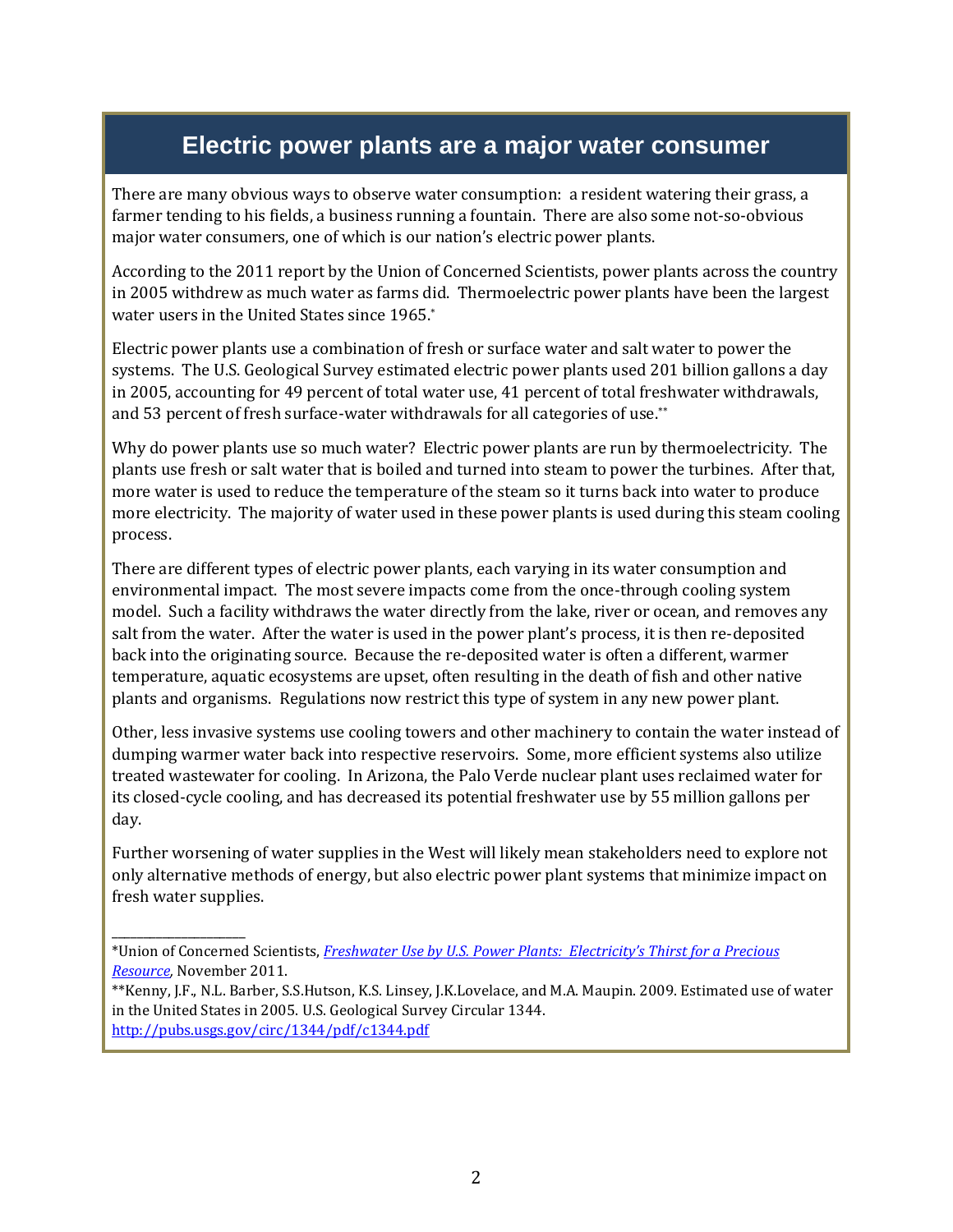### **IMPACTS OF WATER ON ENERGY**

Certainly, drought conditions in California are the most severe. Snowpack provides about one-third of the water used in California and the state has been heavily impacted by the declining snowpack over the last four years in the Central Valley and Sierra Nevada mountains. Recent Sierra Nevada snowpack measurements are the lowest on record since 1950. Now in its fourth year of a drought, California is experiencing new statewide water mandates and restrictions as a result of the shortage.<sup>[2](#page-4-0)</sup>

While Arizona is dealing with the same water shortages that have impacted California, it has yet to enact statewide water conservation mandates. Water experts in Arizona say that the state has been preparing and stockpiling water for years in anticipation of future droughts.[3](#page-4-1) 

Data show that California and Arizona consumers are relying less on traditional energy sources, as wind and solar power increases in use and popularity. What impacts can be expected from such shifts in energy use patterns on current and future water shortages? Some of the initiatives and subsequent policies and incentives have been part of larger energy conservation initiatives, and may have inadvertently helped reduce effects of the recent, extreme drought conditions.

One of the most significant drought impacts to states' energy systems is on traditional hydropower systems. Throughout California, hydroelectric production has declined 60 percent over the last three years. Historically, the state had been the third-largest producer of hydroelectric power nationally.

Most of its large hydroelectric plants are located in Northern California. Power production at the Hoover Dam, which straddles the Arizona-Nevada border, has dropped by 25 percent over the last 15 years, directly related to a slower and lower water flow in Lake Mead. California is home to nearly 300 hydroelectric systems, and has seen a 60 percent drop in energy production over the last 4 years.[4](#page-4-2)

One way this has impacted consumers is by increasing energy prices, most observable in local markets. A 2015 Pacific Institute report calculated the loss of hydropower in California from 2012 to 2014, from an average of 18 percent of the state's power supply to 12 percent, or 34,000 gigawatts (GW), costing consumers \$1.4 billion. The increase in cost

<span id="page-4-0"></span> <sup>2</sup> Ana Swanson[, 8 fascinating images explain California's dangerous drought,](http://www.washingtonpost.com/news/wonkblog/wp/2015/04/17/8-fascinating-images-explain-californias-dangerous-drought/) *The Washington Post*, April 17, 2015.

<span id="page-4-1"></span><sup>3</sup> Justin Pazera, [California deals with severe water shortage while Arizona stockpiles supply,](http://www.abc15.com/news/state/california-deals-with-severe-water-shortage-while-arizona-stockpiles-supply) ABC 15 Arizona, April 3, 2015.

<span id="page-4-2"></span><sup>4</sup> Todd Frankel[, Western drought steals clean energy along with fresh water at power plants,](http://www.washingtonpost.com/national/at-hoover-dam-the-drought-is-stealing-clean-energy-along-with-fresh-water/2015/04/26/8ce2740a-e93d-11e4-9767-6276fc9b0ada_story.html) *The Washington Post*, April 26, 2015.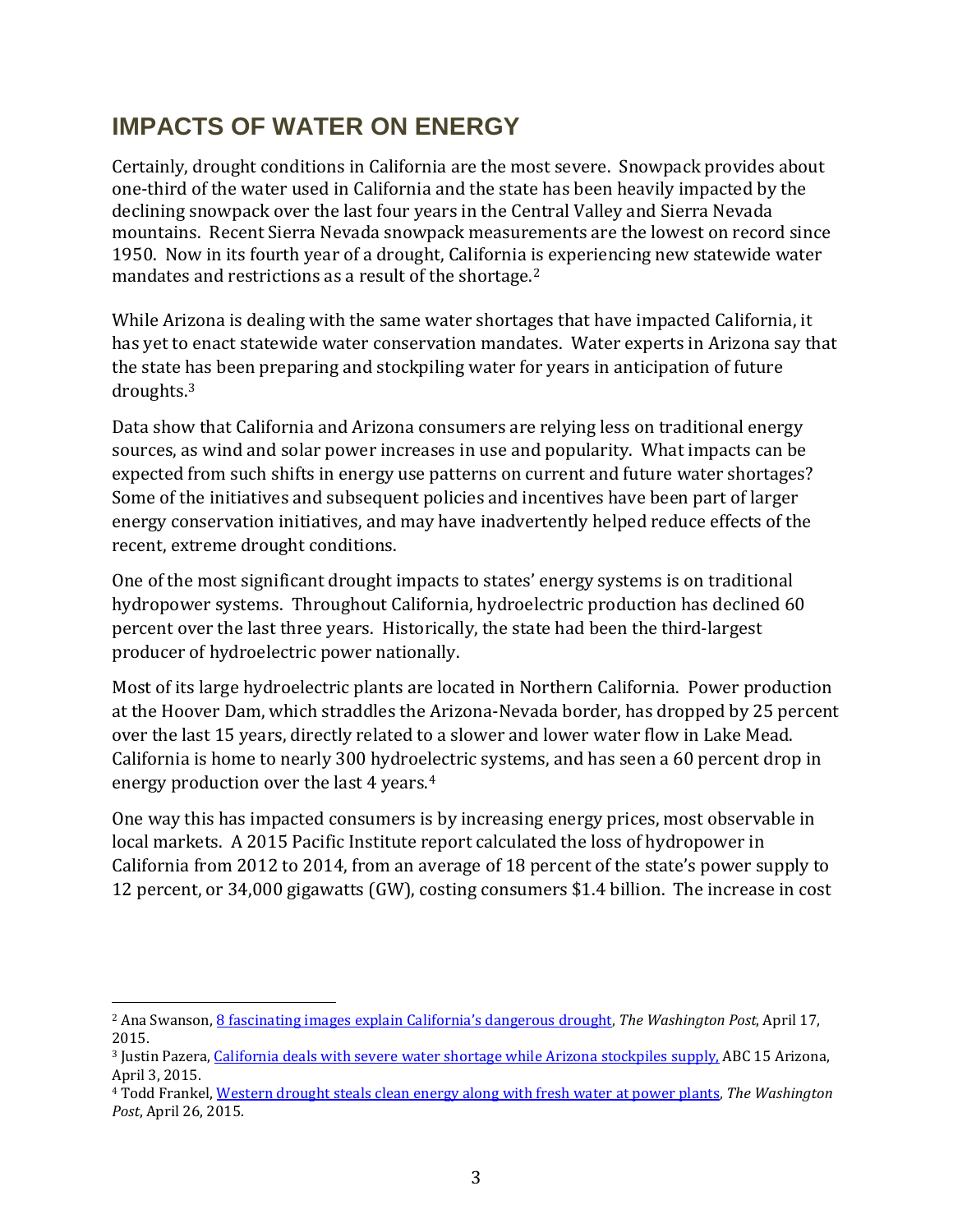can be attributed to replacing the less expensive hydropower with more expensive, and more polluting, natural gas.[5](#page-5-0)

California's largest power utility, PG&E, has charged its consumers a 1.5 percent rate increase to compensate for costly hydroelectric power due to water shortages. In Roseville, California, the utility imposed a 2 percent "hydroelectric surcharge" on ratepayers. With these shortages and rate increases have come incredible growth in wind and solar energy, with solar power tripling in 2014.[6](#page-5-1)



## **STATE RENEWABLE ENERGY PORTFOLIO PLANS**

State laws to aggressively increase the share of energy generated from renewable sources, called renewable portfolio standards, are often regarded as the centerpiece for overall strategies for carbon emission reductions and addressing climate change. But the impacts of these plans on drought conditions and future water use requirements have not been central to their design. Understanding implications of renewable energy plans on water use will be essential in states most severely impacted by drought.

<span id="page-5-1"></span><sup>6</sup> Dale Kasler[, California's hydro power dries up as drought worsens; utility customers paying more,](http://www.sacbee.com/news/local/environment/article16494344.html) *The Sacramento Bee*, March 27, 2015.

<span id="page-5-0"></span> <sup>5</sup> Peter H. Gleick[, Impacts of California's ongoing drought: Hydroelectricity generation,](http://pacinst.org/wp-content/uploads/sites/21/2015/03/California-Drought-and-Energy-Final1.pdf) The Pacific Institute, March 2015.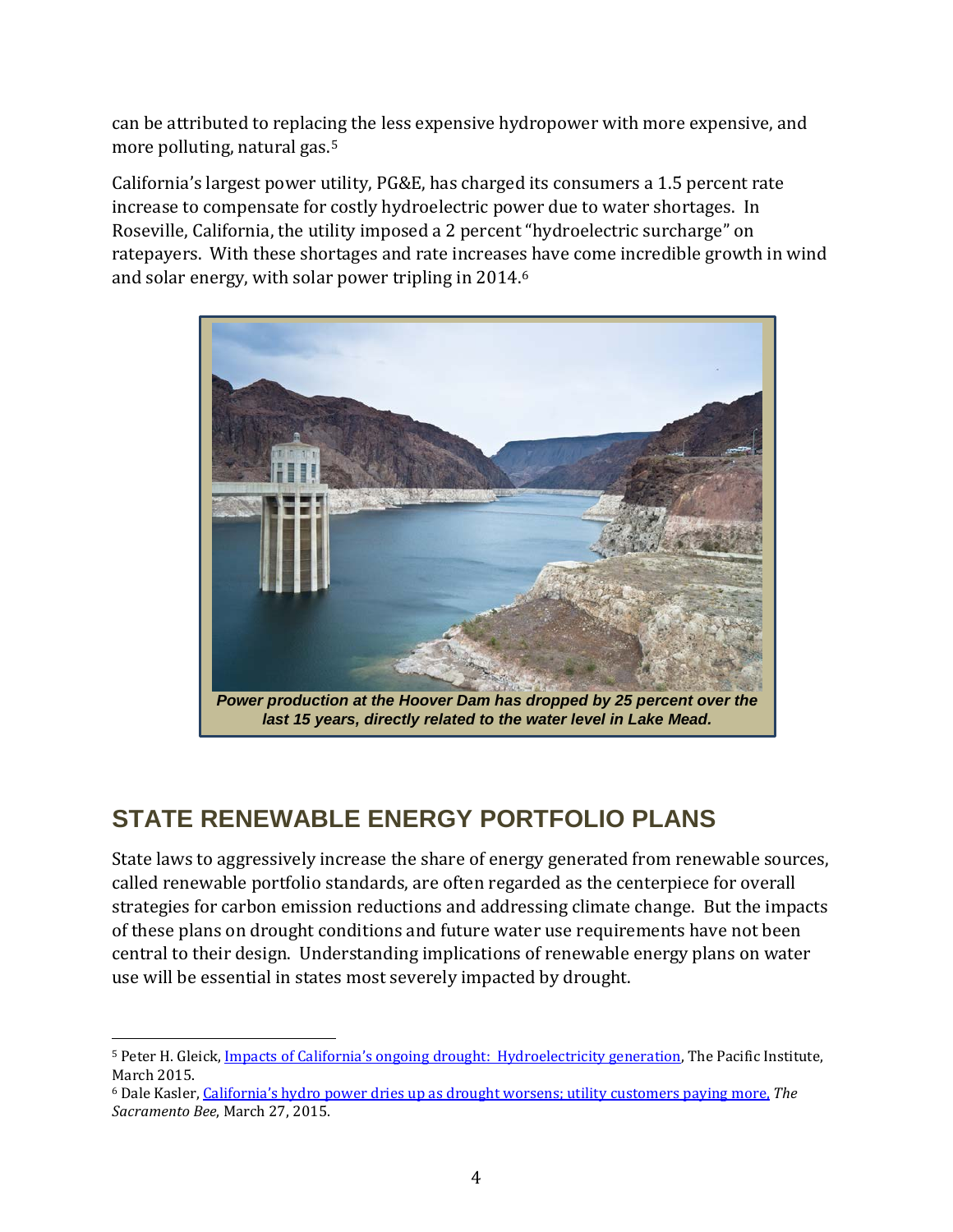California's Renewable Portfolio Standard (RPS) originally required utilities to generate 20 percent of their electricity from renewable sources by 2010. The California state legislature and Governor Jerry Brown worked together to pass legislation in 2011 to require California utilities to get one-third of their electrical power from renewable sources, giving the state the most aggressive alternative energy mandate in the entire United States. The utilities and other electricity providers have until the end of 2020 to meet this 33 percent renewable energy goal.<sup>[7](#page-6-0)</sup>

In 2006, California lawmakers passed Senate Bill 1368 to limit coal-fired energy. As a result of this legislation, California limited new coal-fired power plants to an output of 1,100 lbs of CO2 per megawatt hour (MWh).

Arizona created its Renewable Energy Standard and Tariff in 2006, a mandate that requires utilities to procure 15 percent of their electricity from renewable sources by 2025. The law says that utilities will gradually increase their supply of renewable sources by approximately 1 percent per year up to 15 percent by 2025. The utilities recently announced that they had met their goal for this year of 6 percent of renewable energy use,<sup>[8](#page-6-1)</sup> much of which can be attributed to solar energy.

Despite this recent progress, over the last decade, the state renewable requirements have been subject to criticisms and changes in incentives that have had the potential to impact progress. In February 2013, the Arizona Corporation Commission cut its renewable energy incentive programs. Commercial production-based incentives were eliminated entirely and residential incentives were reduced substantially. The Commission stated that the incentives helped launch programs for the state, but that it was not fiscally wise to continue to subsidize the initiative with taxpayer dollars. Solar costs had dropped and the Commission didn't feel that the change in incentive offerings would slow down the state's renewable energy progress.[9](#page-6-2)

In late 2014, the Corporation Commission unsuccessfully lobbied state lawmakers for changes made to the current goal. The Commission said that long-term energy goals are ineffective and lawmakers should instead look at short 3-year goals that are routinely evaluated and changed. To date, the goal of 15 percent of renewable energy sources by 2025 remains in place.

<span id="page-6-0"></span> <sup>7</sup> Adam Weintraub, [California to require utilities to get a third of power from renewable sources,](http://www.cleveland.com/nation/index.ssf/2011/04/california_to_require_utilitie.html) Associated Press, April 13, 2011.

<span id="page-6-1"></span><sup>8</sup> Staff report, "Several Arizona utilities poised to meet renewable energy goals by 2016," Associated Press, August 3, 2015.

<span id="page-6-2"></span><sup>9</sup> Bob Stump, Brenda Burns, Bob Burns, Gary Piece and Susan Bitter, [Solar power must flourish in Arizona, but](http://tucson.com/news/opinion/guest-column-solar-power-must-flourish-in-arizona-but-not/article_e1ffe521-2e0a-51ce-94a9-4d4939f81079.html)  [not at taxpayers' expense,](http://tucson.com/news/opinion/guest-column-solar-power-must-flourish-in-arizona-but-not/article_e1ffe521-2e0a-51ce-94a9-4d4939f81079.html) *Arizona Daily Star*, February 12, 2013.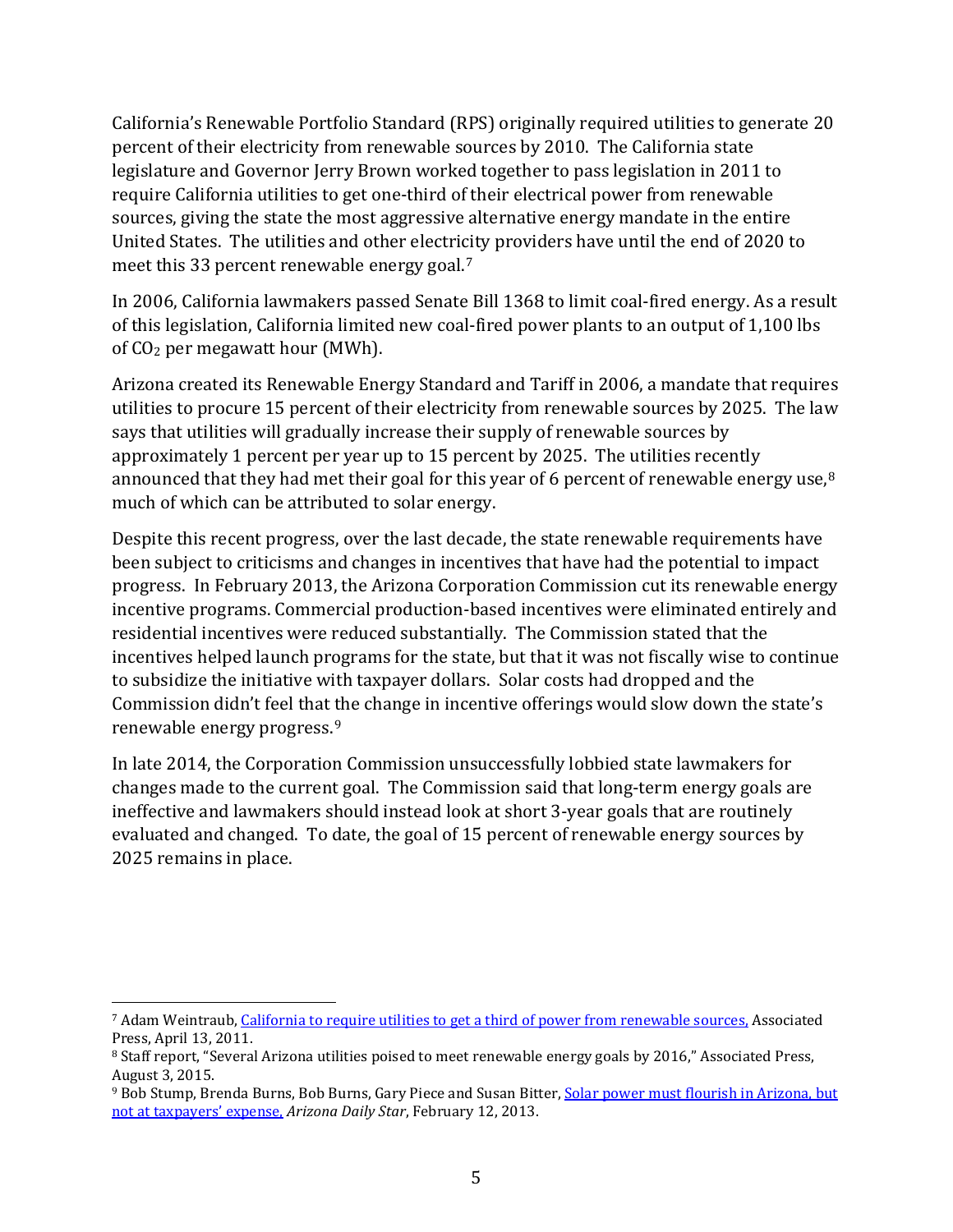## **WATER CONSERVATION CHALLENGES**

Unfortunately, one of the biggest challenges of drought management and response is that most states do not have realistic assessments of water supplies and future projections. Experts have questioned the accuracy of California and Arizona water supply reports. Arizona is slightly ahead of California in terms of incorporating measures of its groundwater supply, and often restricts how much water can be pumped from it. However, comparable water supply measures are undermined when discrepancies between overlapping supplies of groundwater and surface water are not addressed consistently. Acknowledging and connecting the relationship of water supply sources is an important factor in accurate accounting of water supply.

"States have their own take on this. Or they choose to not address it at all," said Stanley A. Leake, a hydrologist with the U.S. Geological Survey who is a leading expert on properly accounting for the connection between ground and surface waters in the West, in a recent *New York Times* article. "In some cases they pretend that there is no connection."[10](#page-7-0)

A report released by the U.S. Department of Energy in 2014, "The Water-Energy Nexus: Challenge and Opportunities," sheds light on traditional energy sources and their interdependencies with water supplies. Both recent drought conditions in the West and the havoc wrought by Hurricane Sandy on the East Coast in 2012 placed the resiliency and sustainability of water and energy systems under new scrutiny. The report also noted that the agricultural industry, as the largest national consumer of water, must be an integral part of discussions about the viability of solutions.<sup>[11](#page-7-1)</sup>

"The current water-energy decision-making landscape is complex and fragmented," observed the 2014 report. "The nation's water and energy policies have been developed independently from one another, and in many cases there are strong regional differences in policy frameworks and objectives."[12](#page-7-2)

The report calls for national collaboration, with the federal agency serving as a clearinghouse on data collection and the sharing of best practices for water conservation and energy options. The Department of Energy acknowledges the challenges in collecting needed data and the technical infrastructure to store and redistribute the information. It is also important to note the differences in regional plans and needs based on local water supplies, population and energy sources.<sup>[13](#page-7-3)</sup>

<span id="page-7-0"></span> <sup>10</sup> Abrahm Lustgarten, How the West [overcounts its water supplies,](http://www.nytimes.com/2015/07/19/opinion/sunday/how-the-west-overcounts-its-water-supplies.html?action=click&pgtype=Homepage&module=opinion-c-col-left-region®ion=opinion-c-col-left-region&WT.nav=opinion-c-col-left-region&_r=2) *The New York Times*, July 17, 2015.

<span id="page-7-1"></span><sup>&</sup>lt;sup>11</sup> U.S. Department of Energy, [The water-energy nexus: challenge and opportunities,](http://www.energy.gov/sites/prod/files/2014/07/f17/Water%20Energy%20Nexus%20Executive%20Summary%20July%202014.pdf) June 2014.

<span id="page-7-2"></span><sup>12</sup> *Ibid.*

<span id="page-7-3"></span><sup>13</sup> *Ibid.*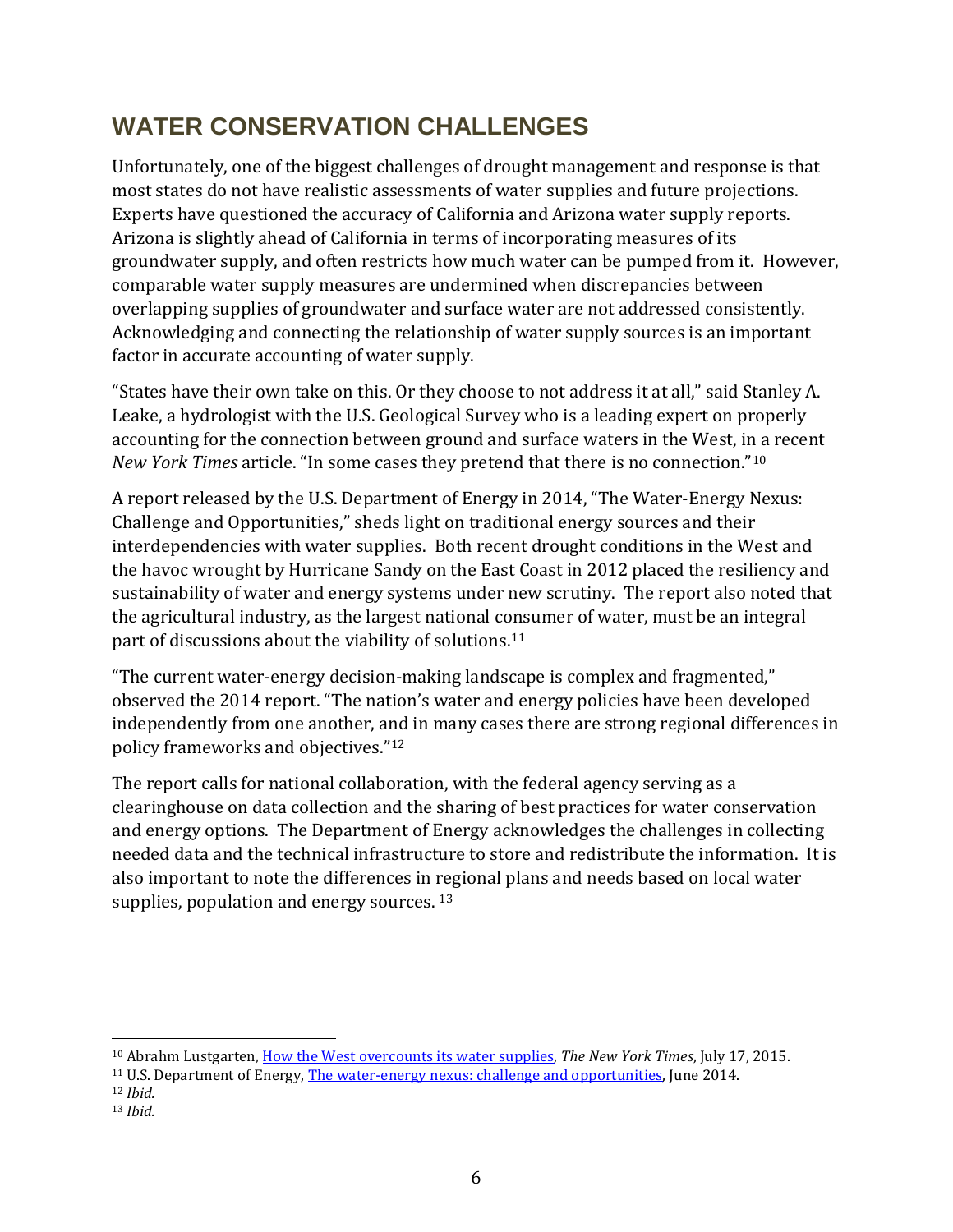## **AGRICULTURE'S HEAVY WATER RELIANCE**

Because 80 percent of California's water consumption is for agricultural purposes,[14](#page-8-0) the success of water-efficiency initiatives will depend heavily on how they are addressed by the sector. On April 1, 2015, Governor Brown imposed the first-ever state executive order restricting water use.[15](#page-8-1)

The order coincided with the promotion of the state's Home Energy Renovation Opportunity (HERO) program. HERO helps connect homeowners with energy efficient products and vendors. The program also provides consumers with financing options through property taxes.[16](#page-8-2) HERO was supported by many California localities and used as a tool to help consumers conserve energy. State officials reported that for the month of June 2015, Californians conserved water, reducing use by 27.3 percent and exceeding the governor's 25 percent mandate.[17](#page-8-3)

Since the executive order, water conservation initiatives have continued to expand. In June 2015, California state officials moved forward with plans to tighten farmers' water rights that were originally implemented in 1903 and had not been changed or touched since 1977. Specific areas, including more than 100 water right holders in the San Joaquin and Sacramento watersheds were instructed to cut water use by as much as 36 percent. In other areas of the state, farmers have worked with state officials to implement voluntary self-imposed water restrictions. As predicted, reaction to the measure has been highly controversial, with both sides pursuing litigation that will ultimately require courtdetermined closure to the issue. [18](#page-8-4)

California and other drought-affected states are also heavily impacted by federal farming incentives, which often undermine state water-efficiency initiatives. For example, cotton demands one of the highest levels of water supply to grow (six times what lettuce needs) but it offers high federal incentives. Getting farmers to voluntarily change crops and use less water when it impacts their financial gain is a continuous challenge.

Agricultural policies figure prominently in Arizona's efforts to reduce water use. In early July 2015, Lake Mead dropped to its lowest point since it was created by the construction of the Hoover Dam.

<span id="page-8-0"></span> <sup>14</sup> Ana Swanson.

<span id="page-8-1"></span><sup>&</sup>lt;sup>15</sup> Governor Jerry Brown[, Executive Order B-29-15,](http://gov.ca.gov/docs/4.1.15_Executive_Order.pdf) April 1, 2015.

<span id="page-8-2"></span><sup>&</sup>lt;sup>16</sup> Dawn Killough[, Program offers water saving help for drought-stricken Californians,](http://greenbuildingelements.com/2015/04/06/program-offers-water-saving-help-for-drought-stricken-californians/) Green Building Elements.com, April 6, 2015.

<span id="page-8-3"></span><sup>&</sup>lt;sup>17</sup> George Kostyrko, [California water use drops 27.3 percent, exceeds 25 percent mandate for June,](http://ca.gov/drought/topstory/top-story-43.html) Ca.gov website, July 30, 2015.

<span id="page-8-4"></span><sup>18</sup> Jennifer Medina[, California cuts farmers' share of scant water,](http://www.nytimes.com/2015/06/13/us/california-announces-restrictions-on-water-use-by-farmers.html?_r=0) *The New York Times*, June 12, 2015.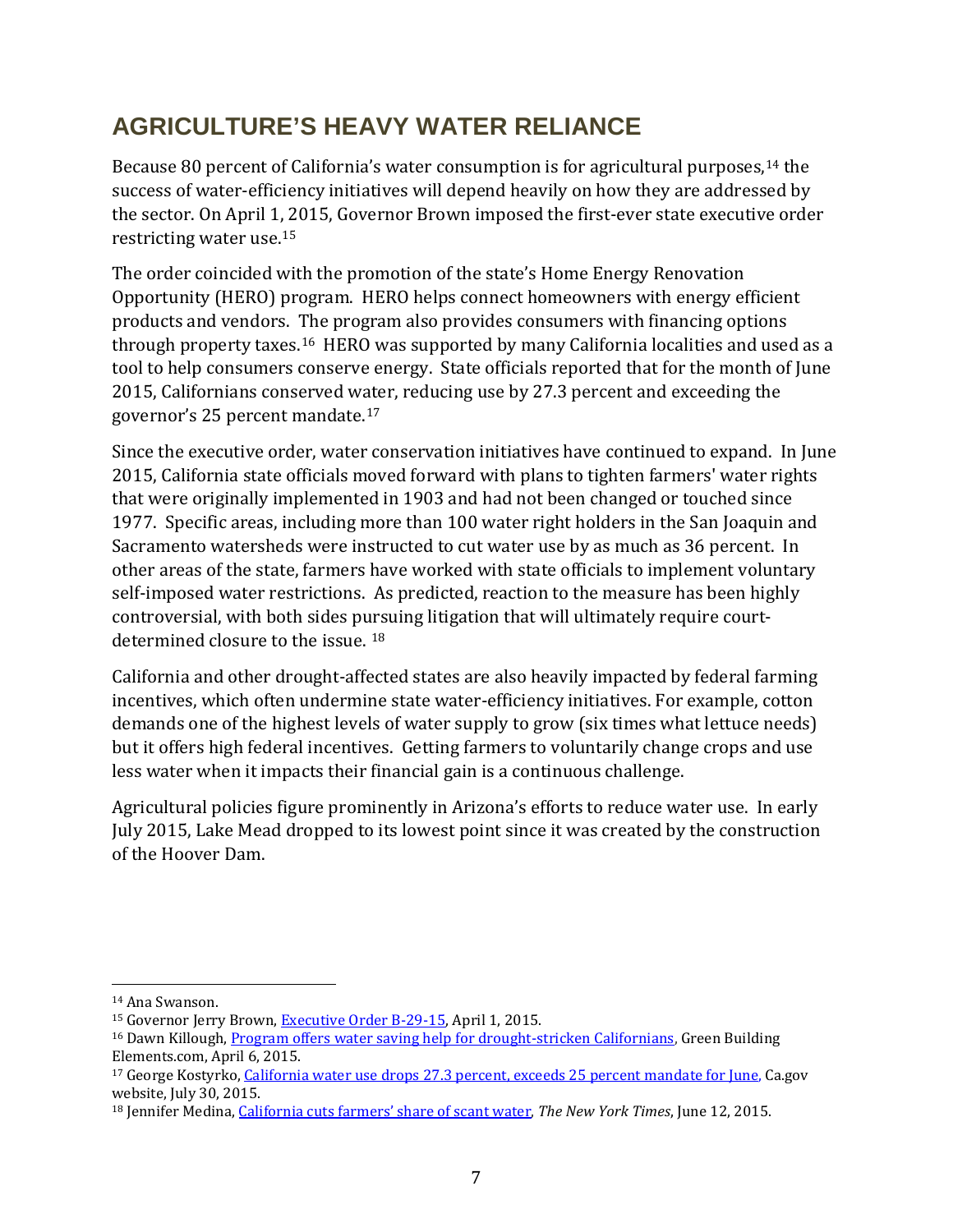In a recent series for ProPublica.org, Abrahm Lustgarten looked closely at the West's reliance on the Colorado River and potential opportunities to return water supplies to prior levels. Lustgarten argued that if Arizona farmers switched from growing cotton to growing wheat, it would save enough water to supply about 1.4 million people each year. Arizona struggles with more severe drought conditions than any other state that utilizes water supply from the Colorado River.<sup>19</sup>



But meeting the energy needs of its various sectors also holds strong implications for water use. Northern Arizona is home to the 50-year-old Navajo Generating Station, which is the nation's third largest emitter of carbon dioxide and climate warming gases, of any power facility in the country. The area surrounding the Station is covered by air pollution and haze. The enormous power station helps move water from supply areas to water-deprived areas of Arizona, carrying the water up an elevation of 3,000 feet and across more than 300 miles in distance through the cities of Phoenix and Tucson. It consumes about 22,000 tons of coal each day and provides cities that were historically viewed as inhabitable, the means to sustain its population.[20](#page-9-1) 

<span id="page-9-1"></span><span id="page-9-0"></span><sup>&</sup>lt;sup>19</sup> Dave Davies, How a historical blunder helped create the water crisis in the west. National Public Radio/Fresh Air, June 25, 2015. <sup>20</sup> *Ibid.*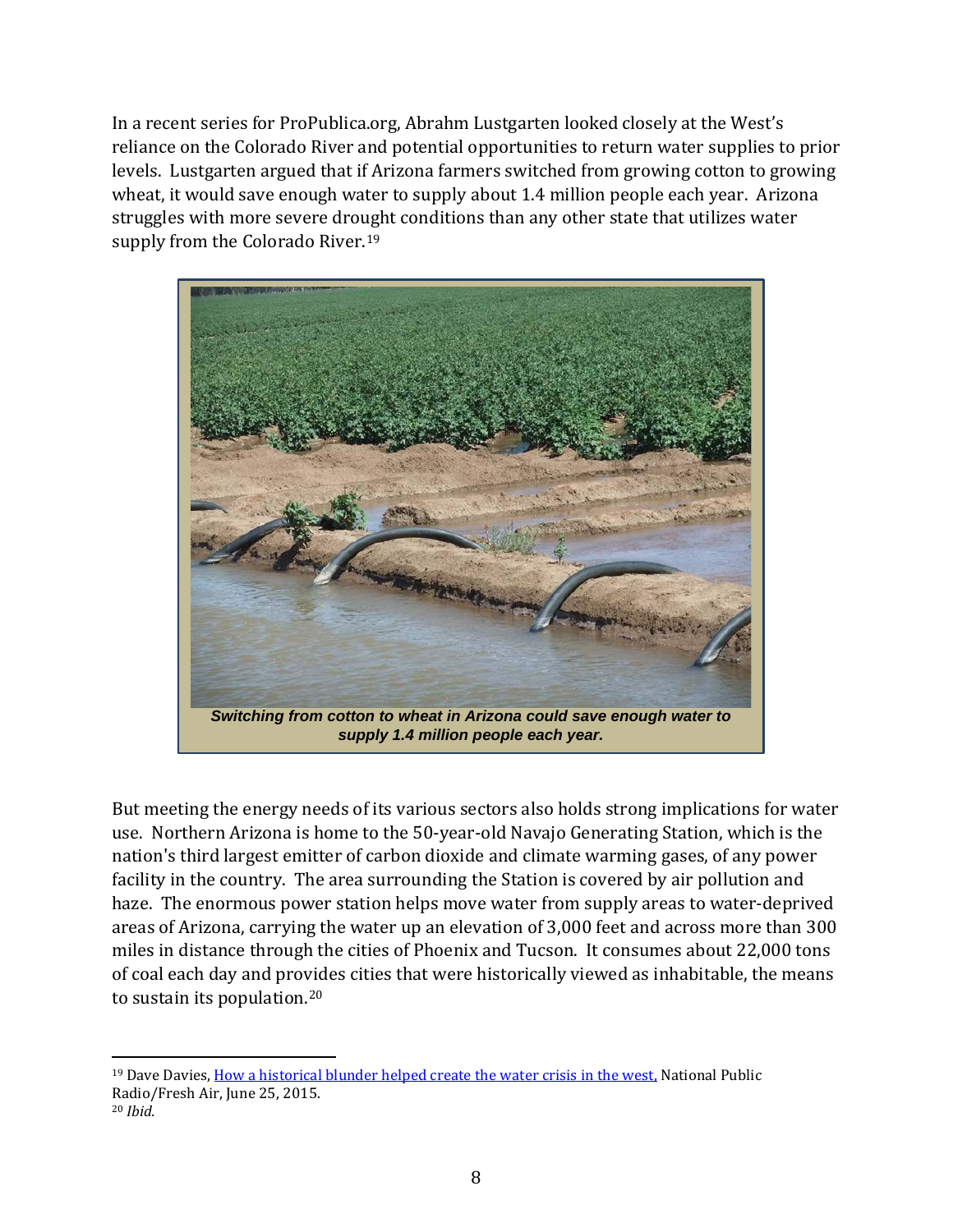On a micro-level, officials in Tucson have offered consumer rebates and incentives for residents who use xeriscaping, water-efficient appliances, and rainwater and gray water harvesting. Gray water harvesting is using reclaimed water for outside green spaces. Residences are also eligible to receive incentives for installing rainwater-harvesting systems.[21](#page-10-0)

## **WATER-SMART ENERGY SOLUTIONS**

While water use and energy use are interconnected in often-complex ways, some promising solutions being pursued locally have a place in future policy conversations.

#### *Hydropower*

While the implications of present drought conditions on hydropower for electricity generation embody these complexities, hydropower has been utilized, including on a small residential scale, for many years. Now some power utilities are considering ways to leverage existing water pipe infrastructure to create mini hydropower generators. This initiative was explored in June 2015 at the American Water Works Association annual conference in Anaheim, California by NLine Energy, a company which helps utilities implement these mini-hydro units. The units, which have a relatively low start-up cost, use existing pipes and waste water to create energy. This program has been used by some to create a new revenue stream for the utility.

This idea is also being used in the private sector where companies are aiming to reduce their carbon footprint and find efficiencies. Apple is working with Natel Energy on the Monroe Hydro project in central Oregon. Natel Energy is using the company's existing 60 year-old irrigation canal to create a mini hydropower generator that will help power a data center.

The more commercial use of these systems requires larger start-up equipment, resources and planning. In some cases permitting and other logistical details can be a barrier. Advocates for this type of innovation should work with local and state officials to educate them on the benefits of this type of renewable energy.

<span id="page-10-0"></span><sup>&</sup>lt;sup>21</sup> Holly Heinrich[, How 10 western cities are dealing with water scarcity and drought,](https://stateimpact.npr.org/texas/2013/08/02/how-10-western-cities-are-dealing-with-water-scarcity-and-drought/) National Public Radio/State Impact, August 2, 2013.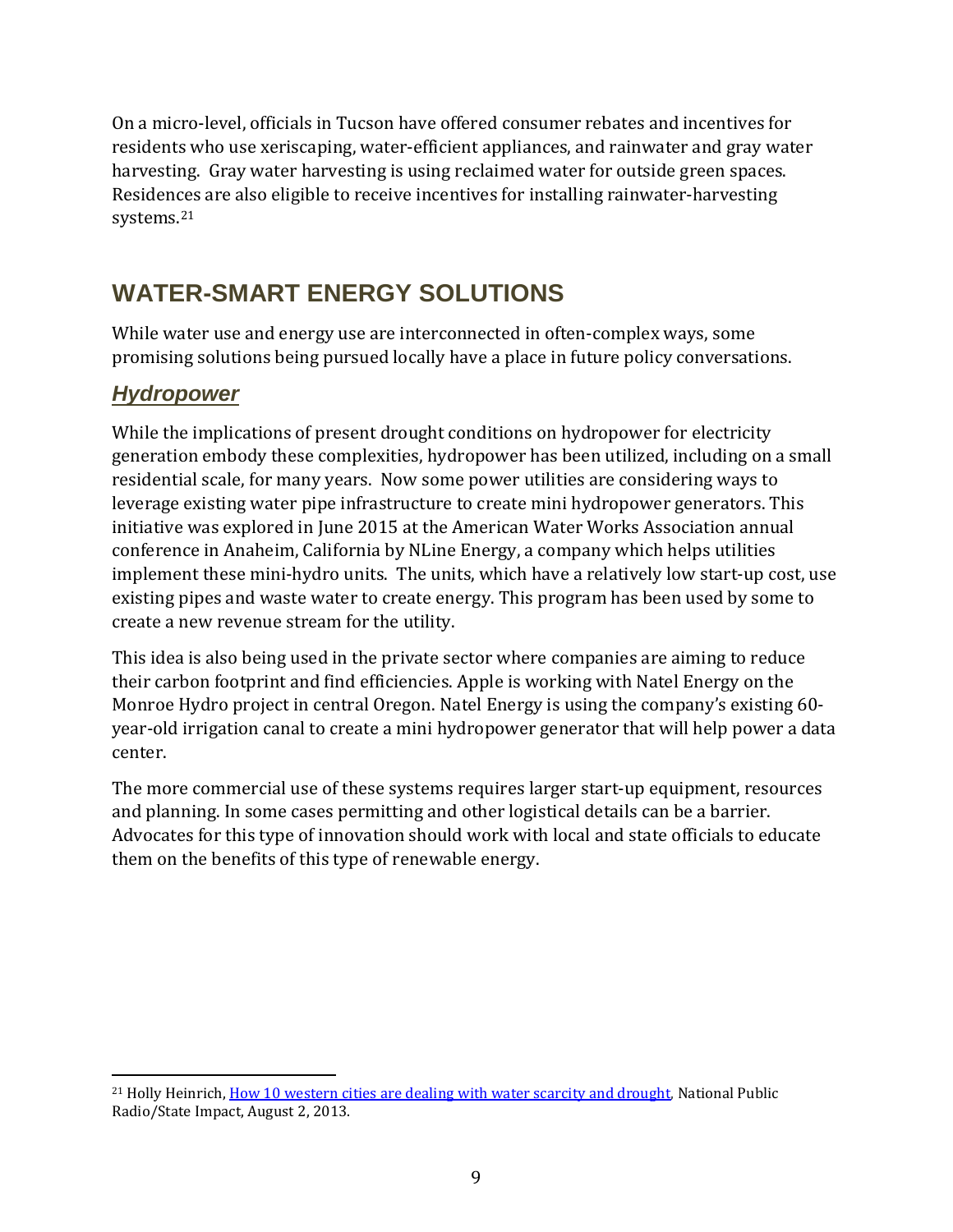#### *Solar Energy*

When rainfall declines and drought conditions become chronic, stakeholders look at other energy sources to fill the gaps. In those parts of California with the greatest sunlight access, solar power has helped close the energy gap when hydroelectricity supplies drop. California's Energy Commission said the state added more than 1,000 megawatts of solar in 2013, while the state was suffering through drought conditions.<sup>[22](#page-11-0)</sup>

Solar energy has the lowest demand and stress on the water supply, which makes it an easy go-to alternative source of energy during chronic droughts. However, investors and supporters of solar also need to consider the benefits of this energy source along with its cradle-to-grave life cycle assessment. The full-circle assessment examines the environmental impact of materials needed to create the solar panel, the actual life-cycle and the disposal impact of the materials once its usefulness has expired. The average life cycle for solar panels is about 25 years.



Disposing of panels after their life cycle has ended is a challenge for the solar industry. In 2013 the Associated Press investigated the number of solar manufacturers that were reporting its waste and discovered that it was less than half. The solar industry is expanding very quickly, especially in sunshine-friendly states like Arizona and California, where investors can benefit from high demand and state and federal incentives. All of

<span id="page-11-0"></span> <sup>22</sup> Dana Hull, Drought threatens California['s hydroelectricity supply, but solar makes up the gap,](http://www.mercurynews.com/business/ci_25114964/drought-threatens-californias-hydroelectricity-supply-but-solar-makes) *San Jose Mercury News*, February 11, 2014.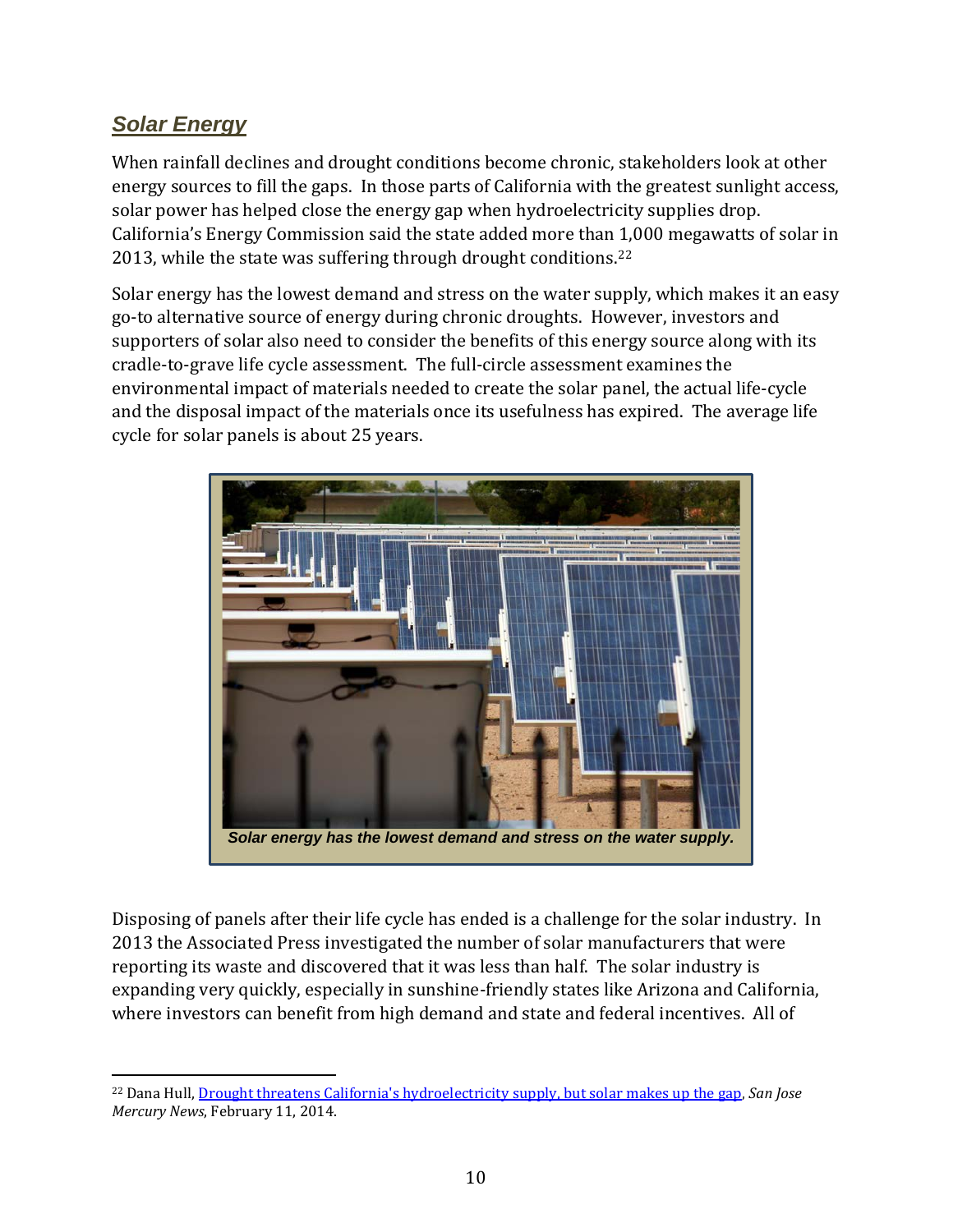these investors and stakeholders need to track waste and responsibly dispose of it if the industry wants a truly carbon-neutral option.[23](#page-12-0)

Some recent attention to silicon-based solar panels could represent a solution. A 2015 paper, published in the journal *Energy & Environmental Science*, suggests that solar panels made with perovskites instead of the more common silicon, could have a reduced life cycle impact. Perovskite panels can take approximately two to three months of energy to produce, while a silicon panel typically needs about two years to return the energy investment in this way. The study recommends that solar industry stakeholders continue to explore this as a viable option[.24](#page-12-1)

U.S. Representative Paul Gosar sponsored a bill in 2014 that would allow Arizona to lease federal land for renewable energy development. Royalties and subsequent energy sales would be split among state, federal, and local governments and conservation efforts. It was said Arizona could become the "solar capital of the world" if allowed to use the public land. Currently the state is third in the United States for solar installations.

#### *Wind*

Wind turbines are another renewable energy source that require minimal water use to produce energy. In April 2015, the same month that Governor Brown imposed an executive order to restrict water use, wind generation in the state was up, providing 3,955 GW through the end of April. Overall, California wind generation has grown more than 150 percent from the 1,550 GW California produced during those same months in 2009.[25](#page-12-2) 

Supporters of wind power assert that while wind energy seems like an easy option for expansion and implementation, investors are limited by access to nearly 3 million acres of federal land that contain the most commercially promising wind resource. Expansion of this source of energy needs to go along with changes to the proposed Desert Renewable Energy Conservation Plan that does not allow access to this desert wind-friendly land. This draft plan has taken six years to pull together and includes many conservation measures that industry says would block any significant wind farms in this prime area.[26](#page-12-3)

In Arizona, a high-profile and high-producing wind farm was approved for federal land in 2013. The Mohave County Wind Farm is located on federal land located 40 miles northwest of Kingman, Arizona. Upon completion, the 200-plus turbine wind farm will

<span id="page-12-0"></span> <sup>23</sup> Jason Deardon, [Solar panel makers continue to ship tons of toxic waste thousands of miles away,](http://www.businessinsider.com/solar-panel-makers-grappling-with-waste-2013-2%23ixzz3iET7oGam) Associated Press/Business Insider, February 10, 2013.

<span id="page-12-1"></span><sup>&</sup>lt;sup>24</sup> Flordian Rosado, Perovskite- [Rapid energy payback shown from solar technology,](http://reliawire.com/2015/07/perovskite-rapid-energy-payback-shown-from-solar-technology/) ReliaWire, July 21, 2015.

<span id="page-12-2"></span><sup>&</sup>lt;sup>25</sup> Michael Goggin, Wind & solar power conserving water  $\&$  keeping the lights on in record drought, CleanTechnica, June 29, 2014.

<span id="page-12-3"></span><sup>26</sup> Sammy Roth, [Desert renewable energy conservation plan could limit Coachella Valley wind development,](http://www.desertsun.com/story/tech/science/energy/2015/03/20/desert-energy-plan-limit-valley-wind-development/25112821/) *The Desert Sun* (Palm Springs, CA), March 21, 2015.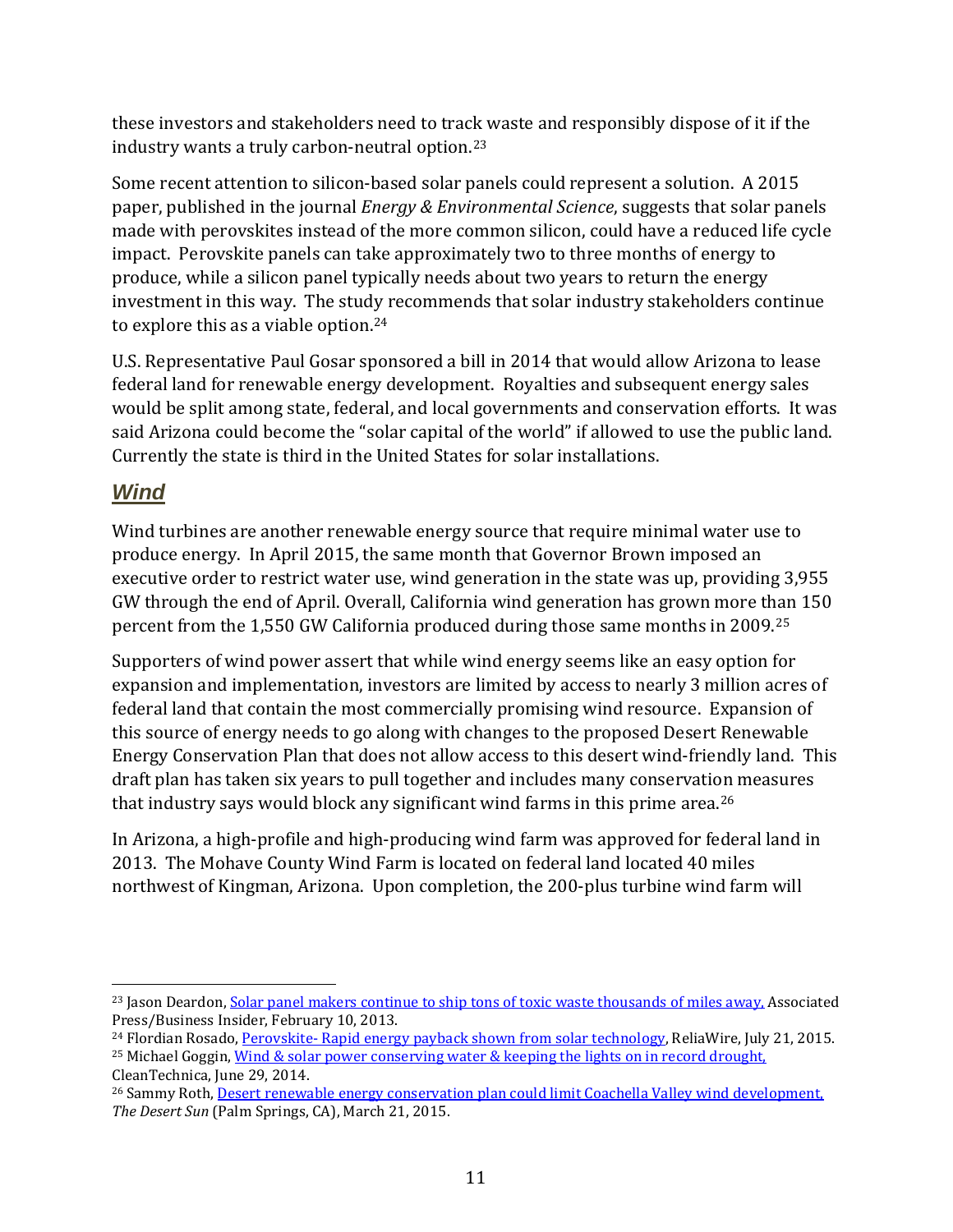provide enough electricity to the grid to power up to 175,000 houses. This project is still in development and has recently changed ownership.[27](#page-13-0)

Another interesting model of a locally-driven approach to addressing renewable energy and water policy together can be found in Georgetown, Texas, a town just north of Austin. In early 2015, the town moved forward with its own goal of 100 percent renewable energy sources by 2017 and awarded several contracts for solar and wind energy sources. Georgetown Mayor Dale Ross said in a recent op-ed in *Time Magazine* that water shortages and drought conditions influenced the locality's decision to turn to renewable energy. "Traditional power plants making steam from burning fossil fuels can use large amounts of water each day. Our move to renewable power is a significant reduction in our total water use in Georgetown," Ross said.[28](#page-13-1)



#### **MOVING FORWARD**

As renewable energy leaders nationally, California and Arizona, on the surface, would seem to each have strong potential for leveraging this leadership for water conservation as well.

At the very least, localities and states must pursue accurate and consistent monitoring of water supplies with a focus on connecting groundwater and surface water supplies. Without accurate data on water supplies, experts cannot accurately plan for the future. Local and state officials need to work closely with utilities to ensure that they are not only complying with all regulations but that they are also properly educated on how to develop accurate reports and plans to conserve water. The federal Department of Energy could represent a useful partner for sharing data-driven strategies and best practices.

<span id="page-13-1"></span><span id="page-13-0"></span> <sup>27</sup> Dave Hawkins[, Massive wind farm near Kingman changes ownership,](http://bullheadcitybee.us/news-stories-archived/massive-wind-farm-near-kingman-changes-ownership/) *Bullhead City* (AZ) *Bee*, May 29, 2015. <sup>28</sup> Dale Ross, [Mayor: Why my Texas town ditched fossil fuel,](http://time.com/3761952/georgetown-texas-fossil-fuel-renewable-energy/) *Time*, March 27, 2015.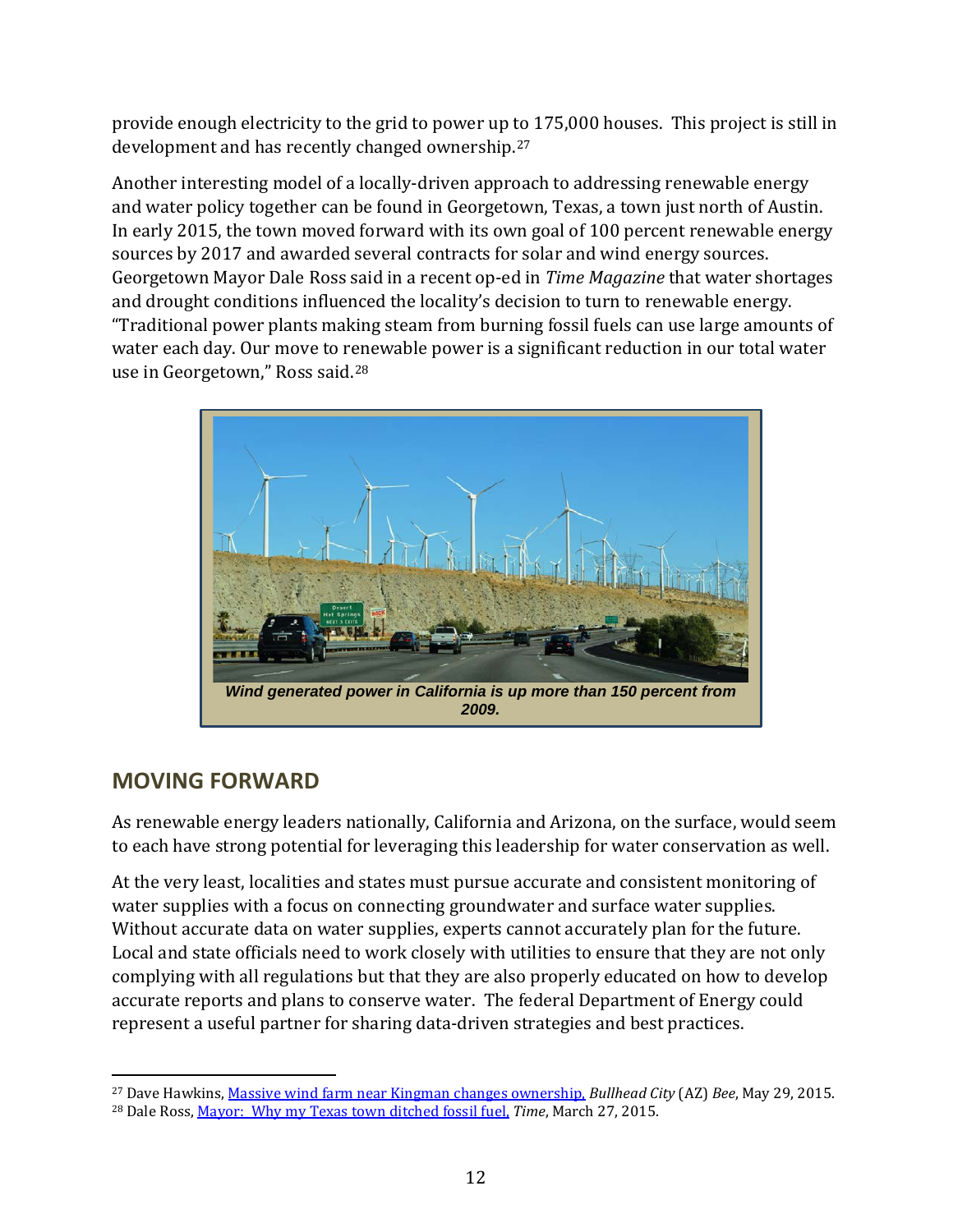Since a large percentage of the water supply in the West supports the agriculture industry and energy generated from fossil fuels, the incentives for these industries need to be examined. Important gains have been made regarding state policies for utilities' use of renewable energy. Present policies require California utilities to produce 33 percent of the energy in their portfolio with renewables by 2020. Arizona is seeking 15 percent by 2025. Progress is still needed in the agriculture industry. Officials need to evaluate incentives for farming and correlate that with drought-sensitive areas of the country to ensure that financial dependency is not a barrier to exploring more drought-friendly crops.

While mini-hydro power units may be an interesting, newer option for existing water structures, utilities must recognize that traditional hydroelectric power will not always represent an effective option in chronic drought conditions. The utilities' investments in fossil fuel power plants that require large quantities of water needs to be reallocated to renewable energy and state and federal policies should provide incentives and technical support to help move this initiative forward.

#### **ABOUT THE AUTHOR**

**Kristen Nye Larson** has more than 15 years of experience in communications and public affairs roles, and writes for EnergyTrends.org.

**Images** retrieved from Wikimedia and Pixabay.